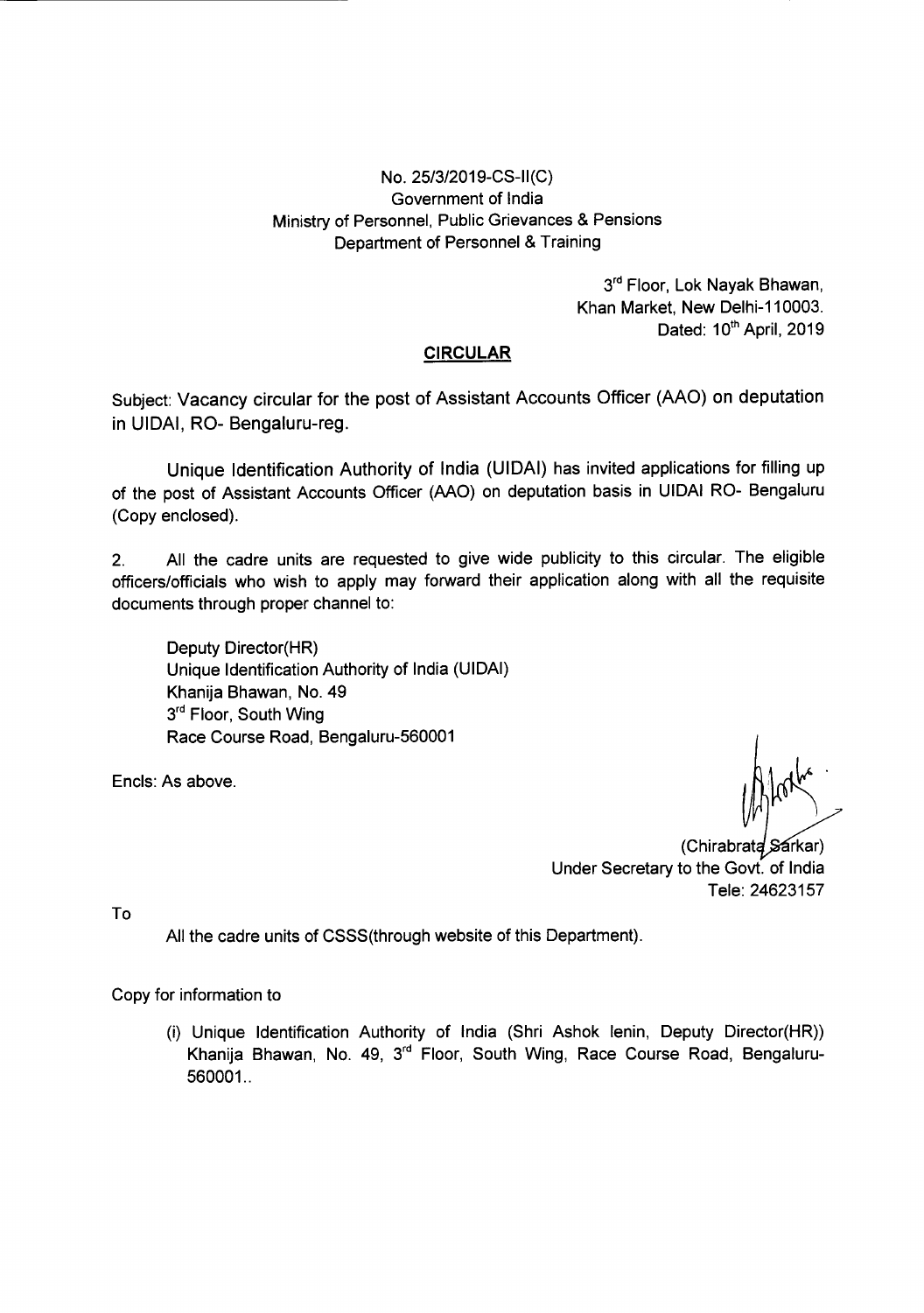#### A-12024/449/2017/ROB-Estt Ministry of Electronics & Information Technology Unique Identification Authority of India (UIDAI)

**•** 

**PROFECTION** 

Khanija Bhavan, No.49, 3rd Floor, South Wing, Race Course Road, Bengaluru-560001

Dated 18th March, 2019

#### SUBJECT: Vacancy circular for the posts of Assistant Accounts Officer (AAO) on deputation in UIDAI, Regional Office, Bengaluru.

Unique Identification Authority of India(UIDAI),Regional Office, Bengaluru invites applications for filling up 1 post of Assistant Accounts Officer (AAO) in the Pay Matrix Level-8 (prerevised Pay Band II Rs.9300- 34S00 plus Grade Pay of Rs.4S00/-) on deputation basis in its Regional Office, Bengaluru from amongst suitable and eligible officers. The eligibility criteria and qualifications for this post are as follows.

| Name of the Post and                                                                                                                            | <b>Number</b> | <b>Eligibility Criteria</b>                                                                                                                                                                                                                                                                                                                                                                                                                                                                                                                                                                                                                                                                                                                                                                                         | <b>Desirable</b>                                                                      |  |  |
|-------------------------------------------------------------------------------------------------------------------------------------------------|---------------|---------------------------------------------------------------------------------------------------------------------------------------------------------------------------------------------------------------------------------------------------------------------------------------------------------------------------------------------------------------------------------------------------------------------------------------------------------------------------------------------------------------------------------------------------------------------------------------------------------------------------------------------------------------------------------------------------------------------------------------------------------------------------------------------------------------------|---------------------------------------------------------------------------------------|--|--|
| Pay Scale with Grade                                                                                                                            | of Vacant     |                                                                                                                                                                                                                                                                                                                                                                                                                                                                                                                                                                                                                                                                                                                                                                                                                     | Qualifications/                                                                       |  |  |
| Pay                                                                                                                                             | <b>Posts</b>  |                                                                                                                                                                                                                                                                                                                                                                                                                                                                                                                                                                                                                                                                                                                                                                                                                     | <b>Experience</b>                                                                     |  |  |
| Assistant<br>Accounts<br>Officer,<br>Pay<br>Matrix<br>Level 8(Pre revised Pay<br>Band II Rs.9300-34800<br>plus Grade<br>Pay of<br>$Rs.4800/-$ ) | 01<br>t salar | i. Officials from the Central<br>Government, holding analogous<br>post on regular basis in the<br>parent cadre/department<br>OR<br>With three years regular service in<br>Pay Matrix Level 7/ PB 2 GP<br>4600/ equivalent;<br>OR<br>With five years regular service in<br>Level 6/ PB 2 GP 4200/<br>equivalent.<br>$\mathbf{ii}$<br>Officers<br>from<br><b>State</b><br>Government/<br>Autonomous<br>Bodies/ PSUs holding regular post<br>in equivalent grade;<br>iii) Professional qualifications of<br>Chartered<br>Accountant/Cost<br>Accountant/MBA (Finance);<br><b>OR</b><br>Having passed SAS/equivalent<br>examination<br><sub>of</sub><br>organised<br>Accounts Cadre of Central/State<br>Government;<br><b>OR</b><br>Having successfully completed<br>Cash and Accounts<br>training<br>conducted by ISTM; | Knowledge<br>of/<br>experience in work<br>on Tally or other<br>accounting<br>software |  |  |
|                                                                                                                                                 |               | iv) Five years experience in<br>finance, accounts and budget<br>related matters.                                                                                                                                                                                                                                                                                                                                                                                                                                                                                                                                                                                                                                                                                                                                    |                                                                                       |  |  |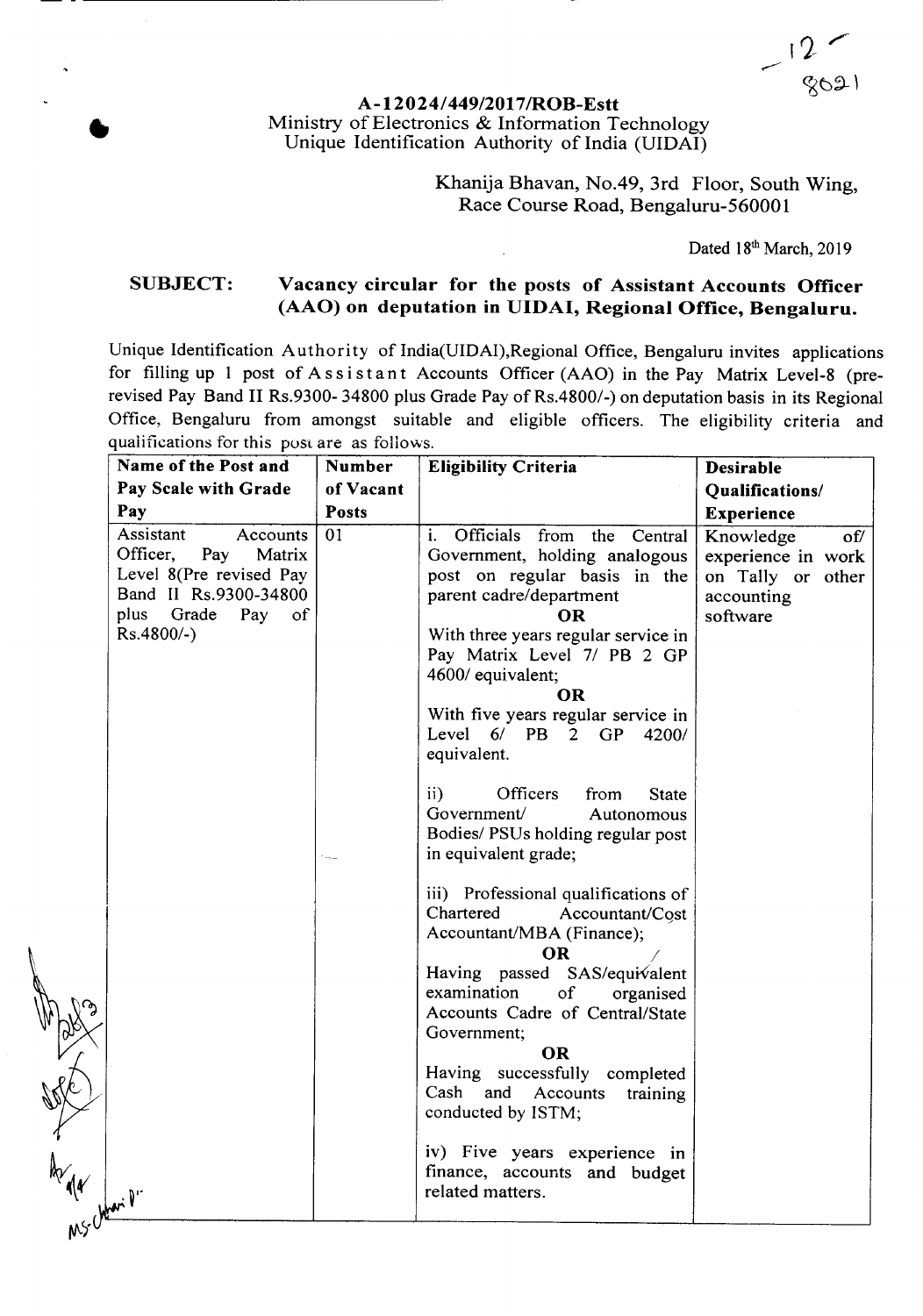# 2. Period and other terms and conditions of deputation:

The initial period of deputation shall be for three years extendable by a further period of two years, as per Department of Personnel & Training O.M.No 6/8/2009-Estt. (Pay-II) dated 17.06.2010. The terms and conditions of deputation will be governed by the DOP&T's aforementioned O.M. of 17.6.2010 and Government of India's instructions issued from time to time on the subject.

#### Age Limit

 $\bigcup_{\lambda} A$ 

The maximum age limit for appointment on deputation shall not exceed 56 years as on the closing date of receipt of application.

### Eligibility for Government Accommodation

As per the ongoing arrangement (further continuity of which is subject to approval of Ministry of Urban Development), the officers appointed in the UIDAI will be eligible for General Pool Residential Accommodation at par with Central Government employees.

3. Eligible and willing candidate may apply through proper channel in prescribed format-Annexure I. Cadre authorities/ Head of Departments are requested to forward applications of eligible and willing candidates whose services can be spared on deputation immediately on their selection. The applications of only such officers would be considered that are routed through proper channel and are accompanied by following documents:

- i. Application in prescribed proforma-Annexure I<br>ii. Cadre Clearance Certificate from the Centrelline
- ii. Cadre Clearance Certificate from the Controlling Authority.<br>
iii. Statement giving detail of Maior/Minor penaltie
- detail of Major/ Minor penalties, imposed upon the Officer, if any, during the last ten (10) years Annexure II.
- iv. Vigilance Clearance/Integrity Certificate (Annexure II)<br>v. Photocopies of the ACRs/ARARs for the lest five (6
- Photocopies of the ACRs/APARs for the last five  $(5)$  years duly attested on each page by an officer not below the level of Under Secretary or equivalent (Annexure II).

4. While forwarding the application it may also be verified and certified by the cadre controlling authority that the particulars furnished by the applicant are correct (Annexure II).

5. The applications of suitable and eligible officers complete in all respect, in the prescribed format (Annexure-I), along with documents listed in para 3 and 4 above may be forwarded to Deputy Director (HR), Unique Identification Authority of India (UIDAI). Khanija Bhavan, No.49, 3rd Floor, South Wing, Race Course Road, Bengaluru-560001. The last date for receipt of applications complete in all respect is 22.04.2019. Candidates who apply for the post will not be allowed to withdraw their candidature subsequently. Since this vacancy is to be filled up on deputation basis, private candidates are not eligible.

6. Applications received after the last date or otherwise found incomplete shall not be entertained.

7. UIDAI reserve the right to withdraw the vacancy circular at any time without assigning any reasons.

(Ashok Lenin) Deputy Director (HR) Ph No:08022340104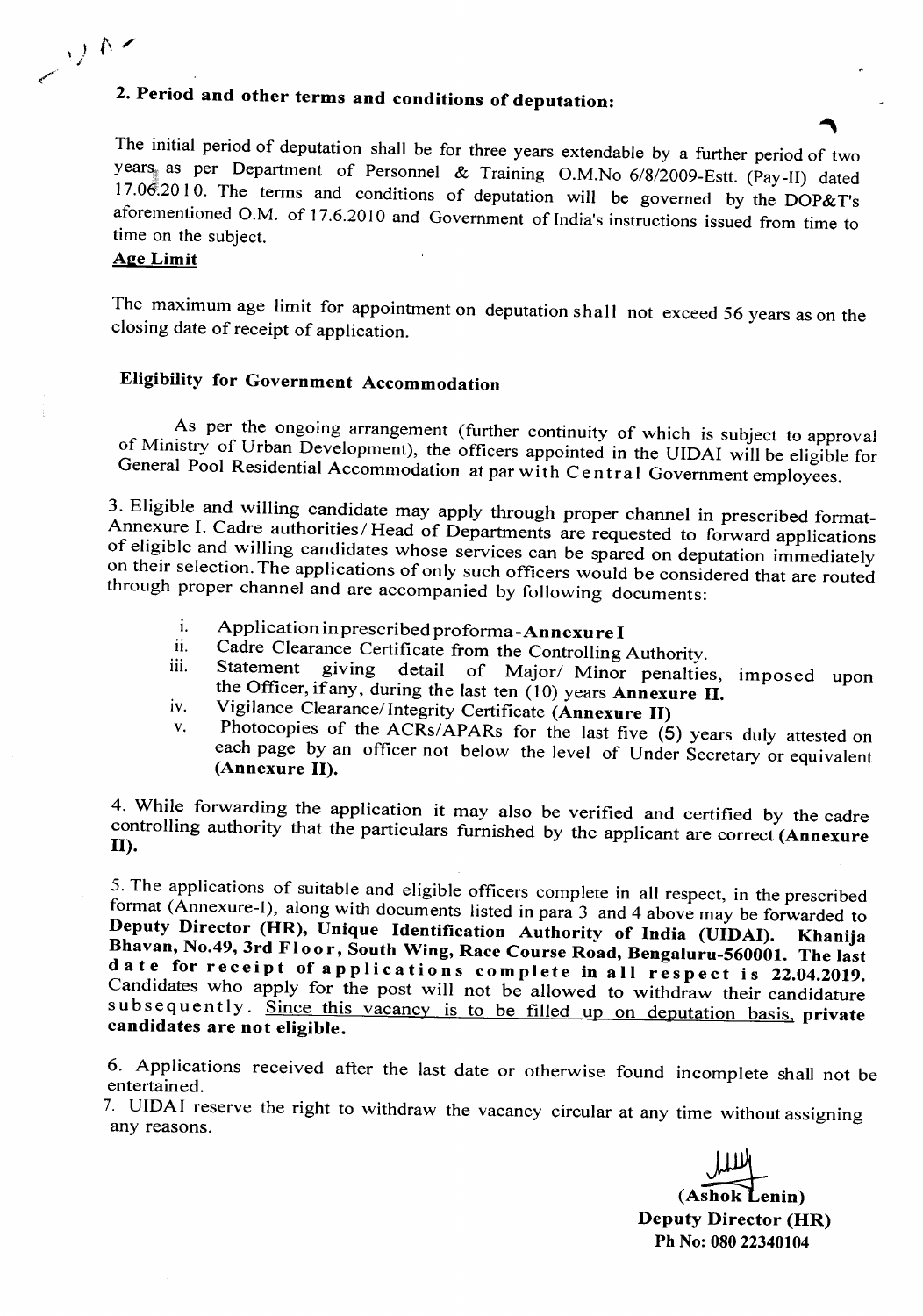1. All Ministries/ Departments of the Govt of India, It is requested that the vacancy may be

 $-15-$ 

- given wide publicity in the attached  $\&$  subordinate Offices under them.
- 2. Allthe State Governments, including Union Territories are requested to give wide publicity to the vacancy in their various Departments/Offices.
- 3. All Public Sectors undertaking/Statutory or Autonomous Organizations.

**• To**

T<sub>o</sub>

 $\ddot{\cdot}$ 

- 4. Under Secretary (CS-11), CS Division, Deptt of Personnel & Training, Lok Nayak Bhavan V' New Delhi- with the request to upload the enclosed vacancy circular on the DoP&T's website.
- 5. Media Division, UIDAI HQ, for publication of above advertisement in National Dailies.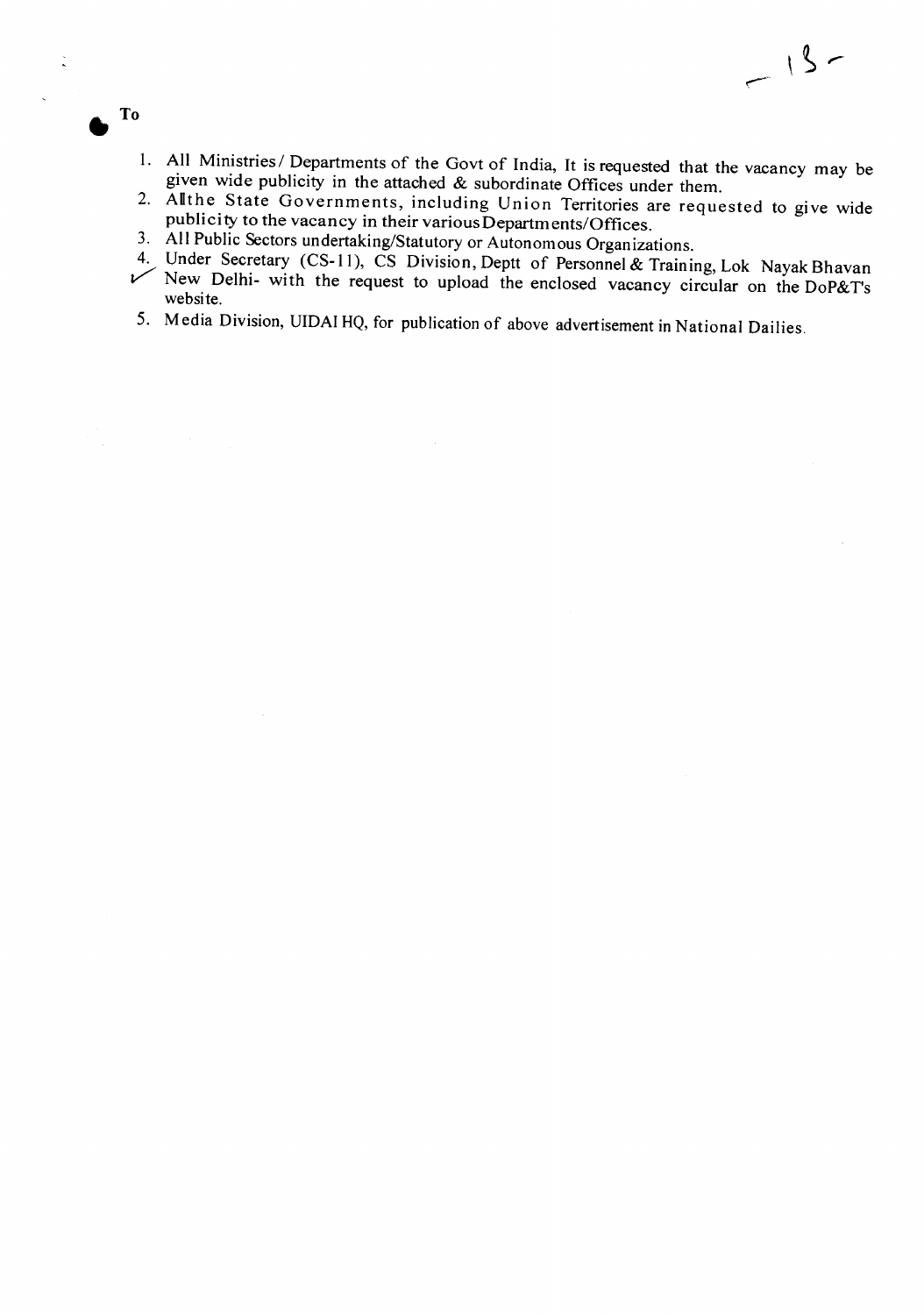#### Annexure -I

## Application for the posts of Assistant Accounts Officer (AAO) on deputation basis (Since this vacancy is to be filled up on deputation basis. private candidates are not eligible)

| 1.             | Name                                        |                          |                                                                                |                               |         |         |        |             |  | Paste your  |
|----------------|---------------------------------------------|--------------------------|--------------------------------------------------------------------------------|-------------------------------|---------|---------|--------|-------------|--|-------------|
| 2.             | Date of Birth                               |                          | recent                                                                         |                               |         |         |        |             |  |             |
| 3.             | Present Post                                |                          | Passport                                                                       |                               |         |         |        |             |  |             |
| 4.             | Date from which the present post is held on |                          |                                                                                |                               |         |         |        |             |  | <b>Size</b> |
|                | regular basis                               |                          |                                                                                |                               |         |         |        |             |  | Photographs |
| 5.             | Present place of posting                    |                          |                                                                                |                               |         |         |        |             |  |             |
| 6.             | Service                                     |                          |                                                                                |                               |         |         |        |             |  |             |
| 7.             | Parent Cadre                                |                          |                                                                                |                               |         |         |        |             |  |             |
| 8.             | Date of joining of service                  |                          |                                                                                |                               |         |         |        |             |  |             |
| 9.             | Pay matrix of the present post              |                          |                                                                                |                               |         |         |        |             |  |             |
| 10.            | Basic Pay drawn                             |                          |                                                                                |                               |         |         |        |             |  |             |
| 11.            | Old pay Scale + Grade Pay                   |                          |                                                                                |                               |         |         |        |             |  |             |
| 12.            |                                             |                          | Whether the eligibility criteria prescribed for the                            |                               |         |         |        |             |  |             |
|                | post are satisfied                          |                          |                                                                                |                               |         |         |        |             |  |             |
| 13.            | Mobile/Office/Residence Number              |                          |                                                                                |                               | Mobile: |         |        |             |  |             |
|                |                                             |                          |                                                                                |                               |         | Office: |        |             |  |             |
|                |                                             |                          |                                                                                |                               |         |         |        |             |  |             |
| 14.            |                                             |                          | Educational/Professional Qualification                                         |                               |         |         |        |             |  |             |
|                |                                             |                          | (Please mention Graduation Level and Other)                                    |                               |         |         |        |             |  |             |
| <b>SL</b>      |                                             | Qualification<br>Subject |                                                                                | Year/Division<br>Institution/ |         |         |        |             |  |             |
| N <sub>o</sub> |                                             |                          |                                                                                |                               |         |         |        | University/ |  |             |
|                |                                             |                          |                                                                                |                               |         |         | Place/ |             |  |             |
|                |                                             |                          |                                                                                |                               |         |         |        | Country     |  |             |
|                |                                             |                          |                                                                                |                               |         |         |        |             |  |             |
| 15             |                                             |                          |                                                                                |                               |         |         |        |             |  |             |
| <b>SI</b>      | Office                                      | Post Held                | Details of Experience/employment (Please attach a separate sheet, if required) |                               |         |         |        |             |  |             |
| No             |                                             |                          |                                                                                |                               | From    | To      |        | Pay band    |  |             |
|                |                                             |                          |                                                                                |                               |         |         |        | along with  |  |             |
|                |                                             |                          |                                                                                |                               |         |         |        | Grade Pay   |  |             |
|                |                                             |                          |                                                                                |                               |         |         |        |             |  |             |
|                |                                             |                          |                                                                                |                               |         |         |        |             |  |             |
| 16             |                                             |                          | Date of retirement under Central Government                                    |                               |         |         |        |             |  |             |
|                | Rules                                       |                          |                                                                                |                               |         |         |        |             |  |             |
| 17             | Training (S) undergone                      |                          |                                                                                |                               |         |         |        |             |  |             |
|                |                                             |                          |                                                                                |                               |         |         |        |             |  |             |

Certified that information furnished above by me is correct in all respect to the best of my knowledge and belief

(Signature of the Candidate)

Date & Place:

 $\sim$  13A